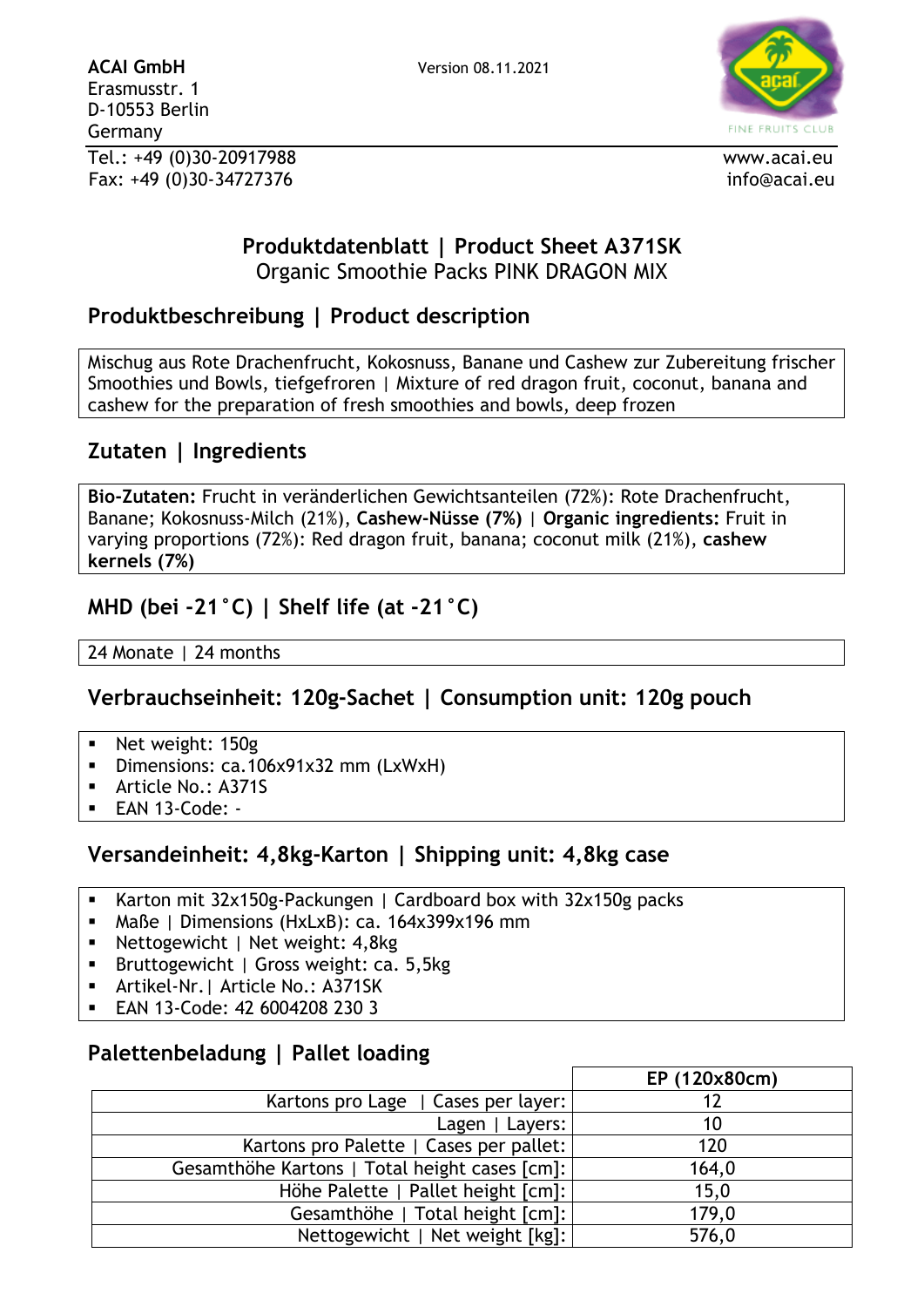FINE FRUITS CLUB

Tel.: +49 (0)30-20917988 www.acai.eu Fax: +49 (0)30-34727376 info@acai.eu

Erasmusstr. 1 D-10553 Berlin

Germany

**EP (120x80cm)** Bruttogewicht | Gross weight [ca. kg]: 662,0

# **Quality certificates producer**

GFSI-Standard, BIO|Organic

# **Allergenbescheinigung | Allergen statement**

| ALLERGENS (to be labelled according Regulation (EU) No 1169/2011) |                                                                       | Yes | No           |
|-------------------------------------------------------------------|-----------------------------------------------------------------------|-----|--------------|
| 1.                                                                | Cereals containing Gluten, namely: wheat, rye, barley, oats, spelt,   |     | X            |
|                                                                   | kamut or their hybridised strains, and products thereof               |     |              |
| 2.                                                                | Eggs and products thereof                                             |     | X            |
| 3.                                                                | Peanuts and products thereof                                          |     | X            |
| 4.                                                                | Nuts, namely: almonds, hazelnuts, walnuts, cashews, pecan nuts,       | X   |              |
|                                                                   | brazil nuts, pistachio nuts, macadamia or queensland nuts, and        |     |              |
|                                                                   | products thereof                                                      |     |              |
| 5.                                                                | Soybean and products thereof                                          |     | X            |
| 6.                                                                | Milk and products thereof (incl. Lactose)                             |     | X            |
| 7.                                                                | Mustard and products thereof                                          |     | X            |
| 8.                                                                | Celery and products thereof                                           |     | $\mathsf{x}$ |
| 9.                                                                | Fish and products thereof                                             |     | X            |
| 10.                                                               | Sesame and products thereof                                           |     | X            |
| 11.                                                               | Sulphur dioxide and Sukphites at concentrations of more than 10 mg/kg |     | X            |
|                                                                   | or                                                                    |     |              |
|                                                                   | 10 mg/litre in terms of the total SO2                                 |     |              |
| 12.1                                                              | Crustaceans and products thereof                                      |     | X            |
| 13.1                                                              | Lupine and products thereof                                           |     | X            |
| 14.1                                                              | Molluscs and products thereof                                         |     | X            |

## **Vegan-Bescheinigung | Vegan statement**

Wir bestätigen, dass keine tierischen Zutaten oder Zusätze tierischen Ursprungs verwendet wurden. | We confirm that no animal ingredients or additives from animal origin have been used.